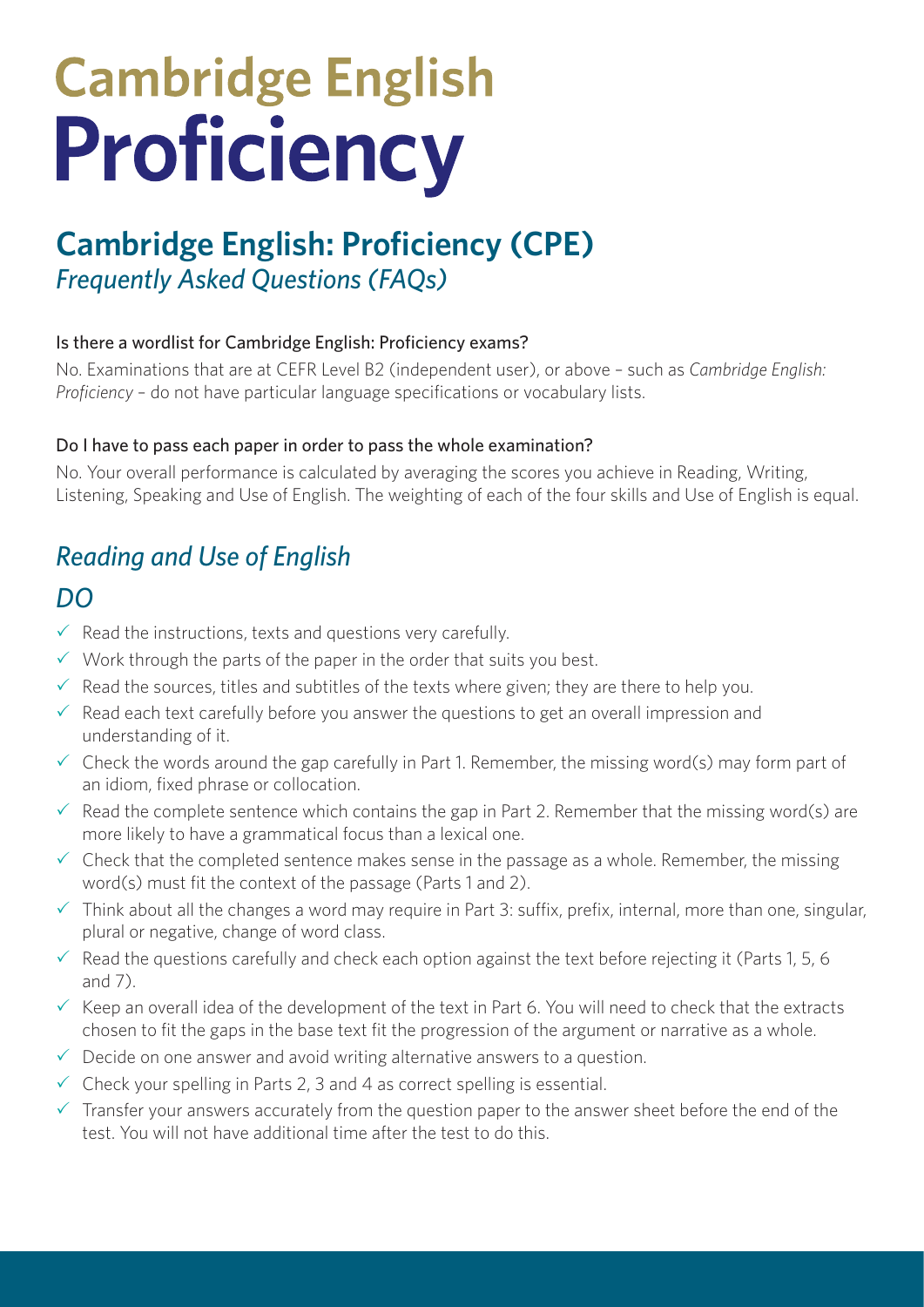# *DON'T*

- x Don't try to answer any questions without referring carefully to the text.
- $\boldsymbol{\times}$  Don't spend too much time on any one part of the paper.
- x Don't forget to record your answers on the separate answer sheet.
- $\times$  Don't leave any question unanswered you don't lose marks for incorrect answers.
- $\overline{\phantom{a}}$  Don't assume that if the same word appears in the text as well as in an option, this means you have located the answer (Parts 1, 5 and 7).
- $\mathbf x$  Don't alter the word given (Part 4).
- $\overline{\mathsf{x}}$  Don't write more than eight words, including the given word (Part 4).
- $\mathbf x$  Don't write out the full sentence (Part 4).
- $\overline{\phantom{a}}$  Don't leave out any information from the prompt sentence (Part 4).

#### Will I get one or two scores for the Reading and Use of English paper?

Your Statement of Results will show two scores for this paper – one for Reading and one for Use of English. They are equally important when calculating your overall score.

#### How are the separate scores for Reading and Use of English determined?

On your Statement of Results and your certificate, you will receive a Cambridge English Scale score for Reading and a separate Cambridge English Scale score for Use of English (as well as Writing, Listening and Speaking). On the Reading and Use of English paper, the Reading score is derived from Parts 1, 5, 6, 7 and 8, and the Use of English score is derived from Parts 2, 3 and 4.

#### What kind of tasks are there in the Reading and Use of English paper?

The paper includes the following task types: multiple-choice cloze, open cloze, word formation, key word transformation, multiple choice, gapped paragraph and matching.

#### What kind of texts appear in the Reading and Use of English paper?

The texts come from a range of different sources and are written for different purposes. They are mainly contemporary and include non-specialist material from fiction and non-fiction books and journalism (a wide range of newspapers, magazines and journals).

#### What aspects of reading are being tested in the Reading and Use of English paper?

The paper tests comprehension at word, phrase, sentence, paragraph and whole-text level. Each part tests different aspects of reading, including the use of vocabulary in context, such as idioms and collocations, understanding detail, opinion and attitude, text organisation and structure, global meaning and main idea, and cohesion and coherence.

#### How can I best prepare myself for the Reading and Use of English paper?

It is essential for you to engage with a substantial and varied range of written English and to read extensively (preferably for pleasure, not simply for the purposes of studying) as well as intensively. This enables you to become familiar with a wide range of language and text types, and is also helpful when you are working on the longer texts in Parts 5 and 6. You should also be familiar with the technique of indicating your answers on the separate answer sheet so that you can do this quickly and accurately.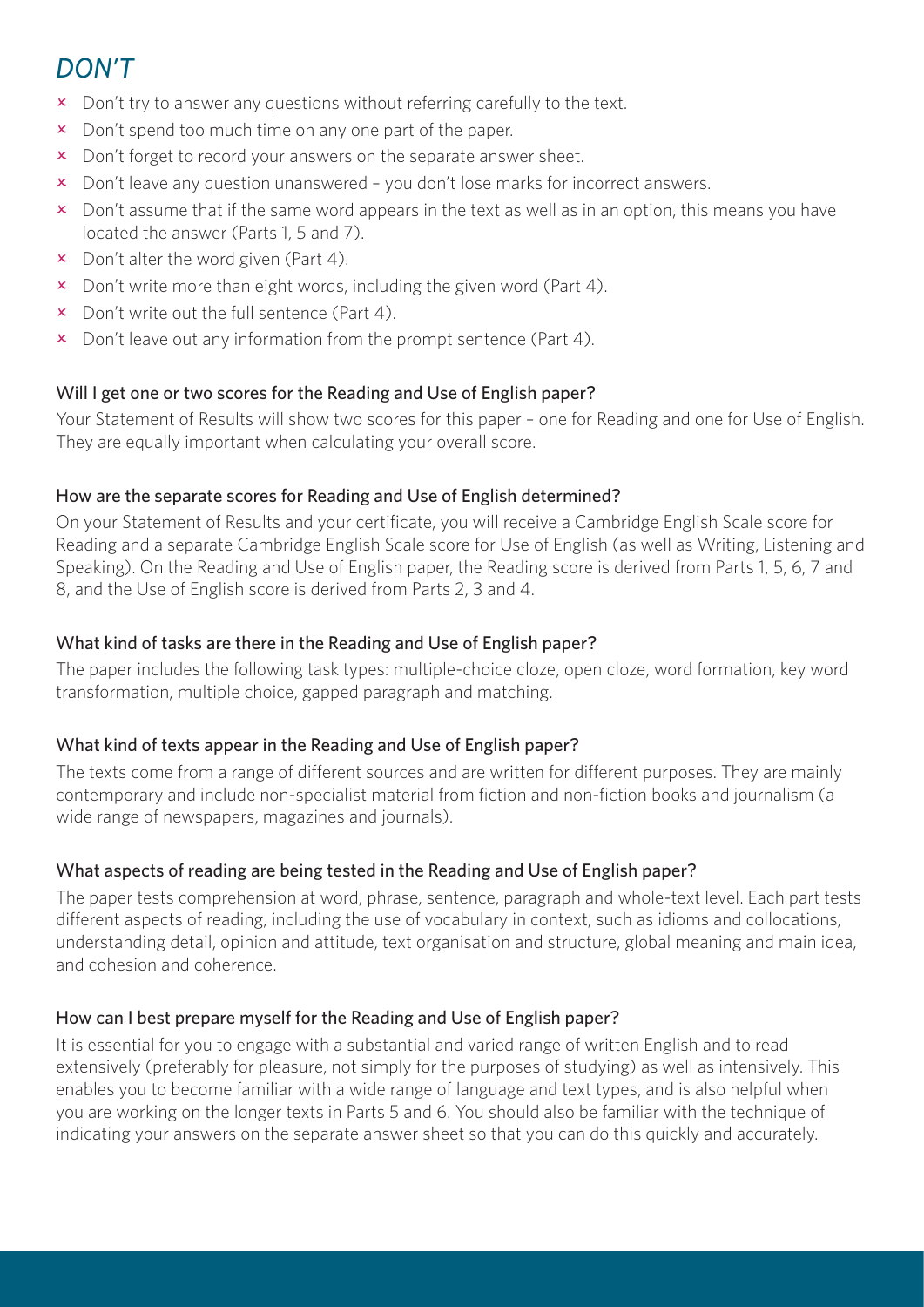#### How do I fill in the answer sheet correctly?

You should use a pencil and not a pen. For Part 1 mark ONE letter for each question. In Parts 2, 3 and 4 write your answer clearly in capital letters and in Parts 2 and 3 write one letter in each box. If you make a mistake you can use an eraser and rub it out.

#### How long is each part of the Reading and Use of English paper?

There is no fixed answer to this question. The overall time allowed for the Reading and Use of English paper is 90 minutes. Candidates in a class preparing for the exam will almost certainly find that, as each part is a different task and tests different skills, they do not all spend the same amount of time on each part. This is normal and you should practise extensively before the exam to see how you need to manage your time. The paper has a standard structure and format, so you will know what to expect in each part of the paper. You should be aware that answers must be written on the answer sheet within the time allowed for the paper. Some students prefer to transfer their answers at the end of each task rather than wait until they have completed the whole paper.

#### Are marks deducted for incorrect answers?

No, they are not. All marking is positive in the sense that you will get marks for your correct answers and nothing if the answer is incorrect.

#### If I write two possible answers to a question, how are they marked?

You must write one answer for each question. If you write more than one answer, you will not be given any marks.

#### How important is spelling in the Reading and Use of English paper?

In Parts 2, 3 and 4, all spelling must be correct.

#### Do contractions count as one word or two?

Contracted words count as the number of words they would be if they were not contracted. For example, *isn't, didn't, I'm, I'll* are counted as two words (replacing *is not, did not, I am, I will*). Where the contraction replaces one word (e.g. *can't* for *cannot*), it is counted as one word.

#### What happens if I miss a negative in the transformations, thereby giving the opposite meaning to the original?

The instructions state that the second sentence must have a similar meaning to the first. However, in the mark scheme the answer is divided into two parts (see below). The two parts of the sentence (either side of the dividing line) are always treated separately, so you will receive 1 mark for correctly completing one part of the sentence, even if a negative has been omitted from the other part.

Example: *I've never thought of asking the hotel staff for advice about restaurants.*

*OCCURRED*

*It has ............. the hotel staff for advice about restaurants. Answer: never occurred to me (1) | to ask (1)*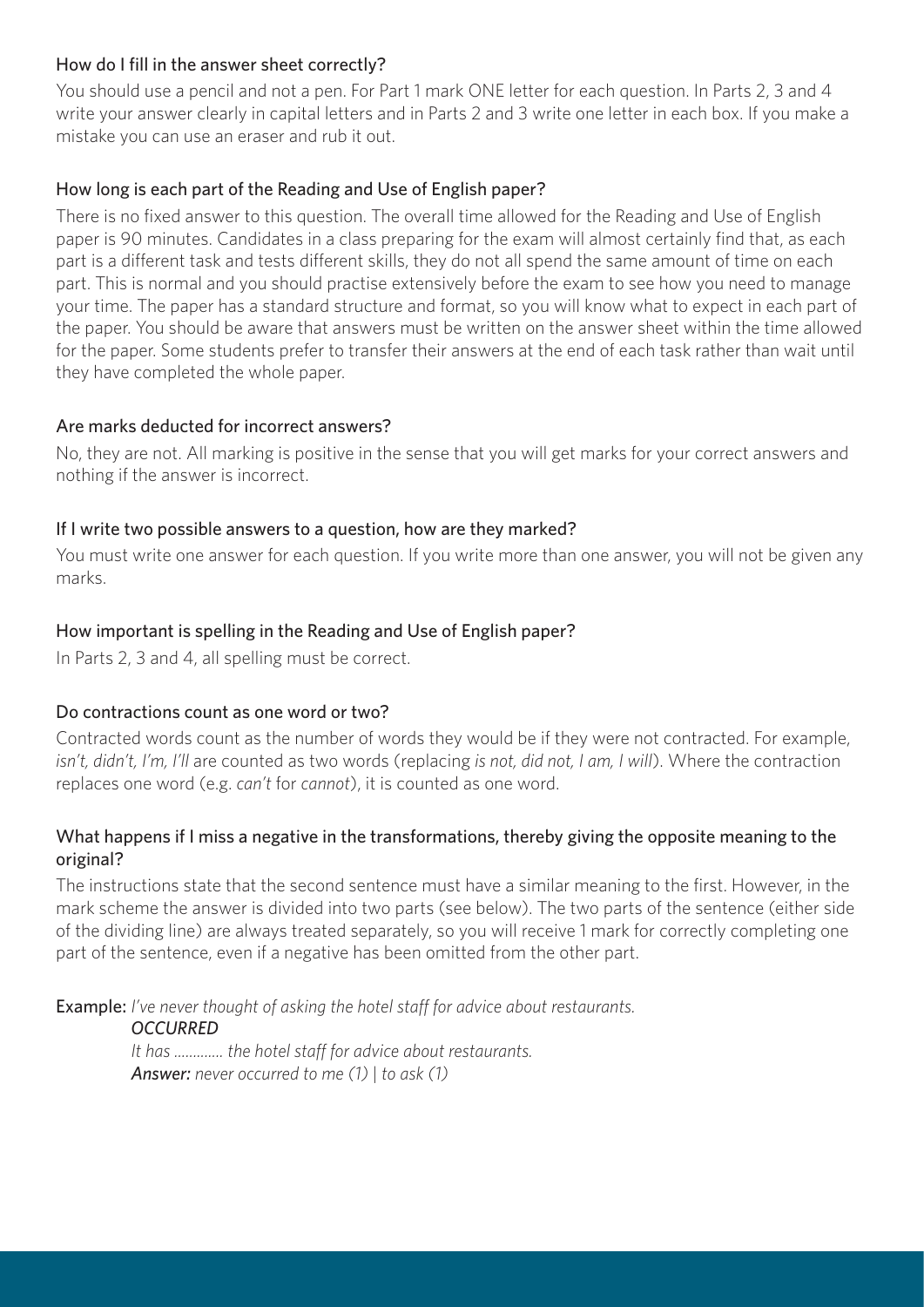# *Writing*

### *DO*

- $\checkmark$  Read each question very carefully.
- $\checkmark$  Remember that Question 1 is compulsory.
- $\checkmark$  Choose which Part 2 question to answer on the basis of what interests you the most, but also bear in mind the task type.
- $\checkmark$  Decide exactly what information you are being asked to give.
- $\checkmark$  Identify the target reader, your role as writer and your purpose in writing.
- $\checkmark$  Check which task type you are being asked to write.
- $\checkmark$  Organise your ideas and make a plan before you write.
- $\checkmark$  Use a pen, not a pencil.
- $\checkmark$  Write your answers in the booklet provided.
- $\checkmark$  Write in an appropriate style.
- $\checkmark$  Identify the key points in each text in Part 1.
- $\checkmark$  Deal with all parts of the question in Part 2.
- $\checkmark$  Calculate how many words on average you write on a line and multiply this average by the number of lines to estimate how much you have written – don't waste time counting words individually.
- $\checkmark$  Follow your plan and keep in mind your purpose for writing.
- $\checkmark$  Use as wide a range of structure and vocabulary as you can, but think carefully about when to use idioms.
- $\checkmark$  Use paragraphs, and indent when you start a new paragraph.
- $\checkmark$  Check for spelling errors and the use of punctuation capital letters, apostrophes, commas, etc.
- $\checkmark$  Cross out errors with a single line through the word(s).
- $\checkmark$  Check structures: subject-verb agreement, tenses, word order, singular and plural nouns.
- $\sqrt{\ }$  Make sure that your handwriting can be read by the examiner.

# *DON'T*

- $\times$  Don't attempt a set text question if you have not read the book.
- x Don't attempt a question if you feel unsure about the format.
- $\times$  Don't include irrelevant material.
- $\overline{\mathbf{x}}$  Don't write out a rough version and then try to write a good copy you will not have time.

#### There are some similarities between the writing tasks in Cambridge English: Advanced (CAE) and Cambridge English: Proficiency. What is different?

*Cambridge English: Proficiency* questions are designed to generate language that requires you to use more abstract functions such as hypothesising, interpreting and evaluating, and to move away from just factually based responses. This raises the expected language level not only in terms of structure but also range of vocabulary and appropriateness of style and register.

#### Are there any differences in the way the Part 1 and Part 2 questions are assessed?

Part 1 and Part 2 questions carry equal marks, and writing examiners apply the same assessment scales to them (Content, Communicative Achievement, Organisation and Language). There is more about this in the question below.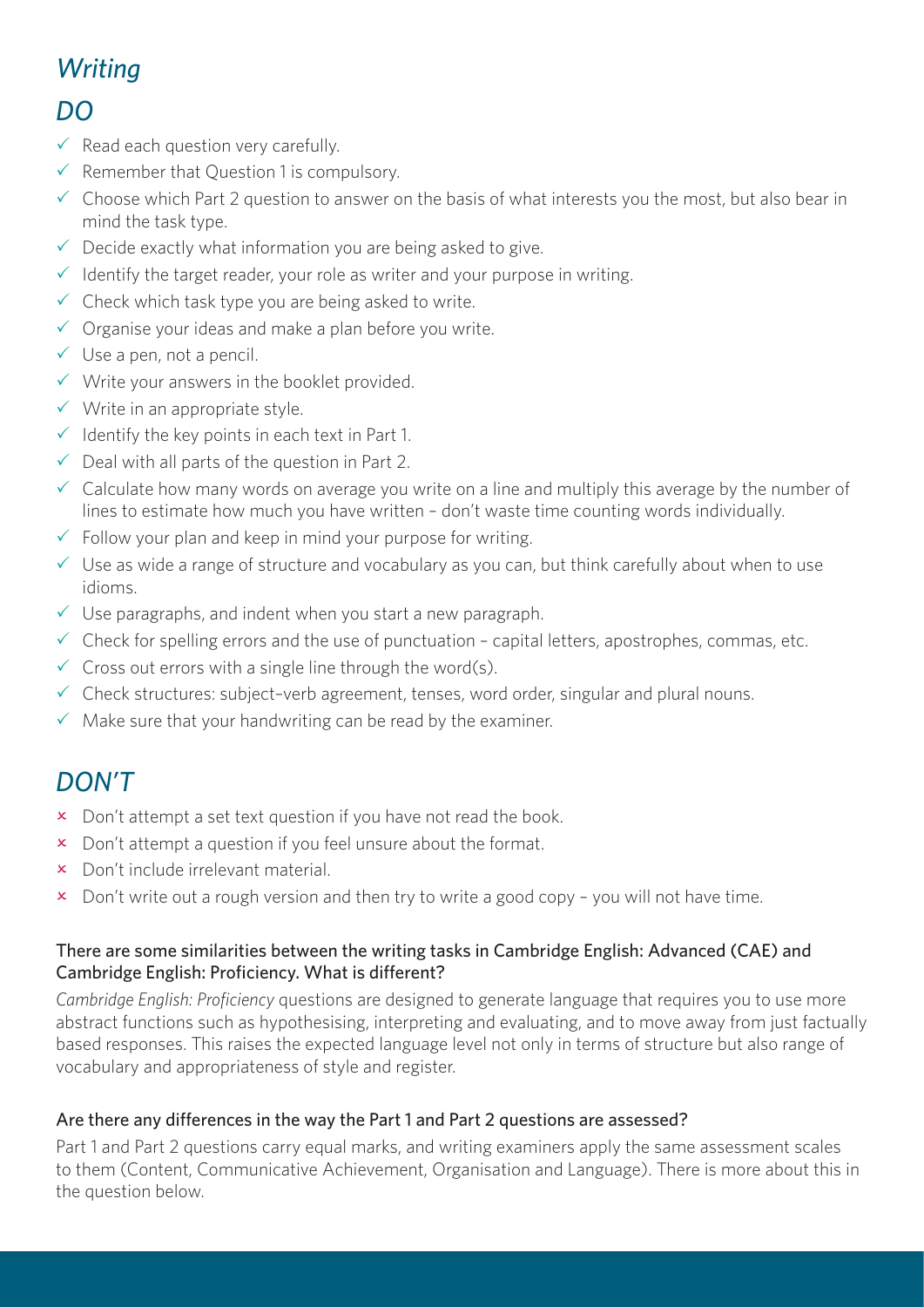#### How are extended responses in the Writing paper assessed?

Examiners mark tasks using assessment scales developed with explicit reference to the Common European Framework of Reference for Languages (CEFR). The scales, which are used across the Cambridge English General and Business English Writing tests, are made up of four subscales: Content, Communicative Achievement, Organisation and Language:

- Content focuses on how well the candidate has fulfilled the task if they have done what they were asked to do.
- Communicative Achievement focuses on how appropriate the writing is for the task and whether the candidate has used the appropriate register.
- Organisation focuses on the way the candidate puts together the piece of writing, in other words, if it is logical and ordered.
- Language focuses on vocabulary and grammar. This includes the range of language as well as how accurate it is.

Each response is marked from 0 to 5 on each of the four subscales and these scores are combined to give a final mark for the Writing test.

#### If I write in a text type, such as a letter, a report, or an essay, that is different from the one asked for in the question, how will the writing be assessed?

The text type is a very important aspect of the *Cambridge English: Proficiency* Writing paper as it is a major factor in the choice of style and register for the piece of writing. For example, if you write an essay when the question has asked for an article, the register will not be totally appropriate for an article. This will have a negative effect on the target reader and will be penalised.

#### Will I be penalised for writing an answer that is over the word limit stated in the question?

You will not be penalised just because the text is over the word limit. However, over-length writing may lead to irrelevance, repetition and poor organisation. These factors have a negative effect on the target reader and will be penalised.

#### How is the writing assessed if the candidate has obviously run out of time and the answer is incomplete?

Examiners will only assess what is on the page and will not make assumptions about what you might have written. For example, if the conclusion is missing, this will affect the organisation and coherence and will be penalised.

#### How severely are poor spelling and punctuation penalised?

Spelling is one factor considered under the assessment scale for Language, and punctuation is one factor considered under Organisation. You do not lose a mark every time you make a spelling or punctuation mistake, so it is still possible to get a high band score with occasional native-speaker type lapses. However, spelling and punctuation are an important aspect of accuracy, and frequent errors may have a negative effect on the target reader, which is one factor considered under Communicative Achievement.

#### Do I have to study all the set texts?

The set text questions are optional. If you decide to answer on a set text, it is only necessary to study one of the texts as there is always a question on each of them.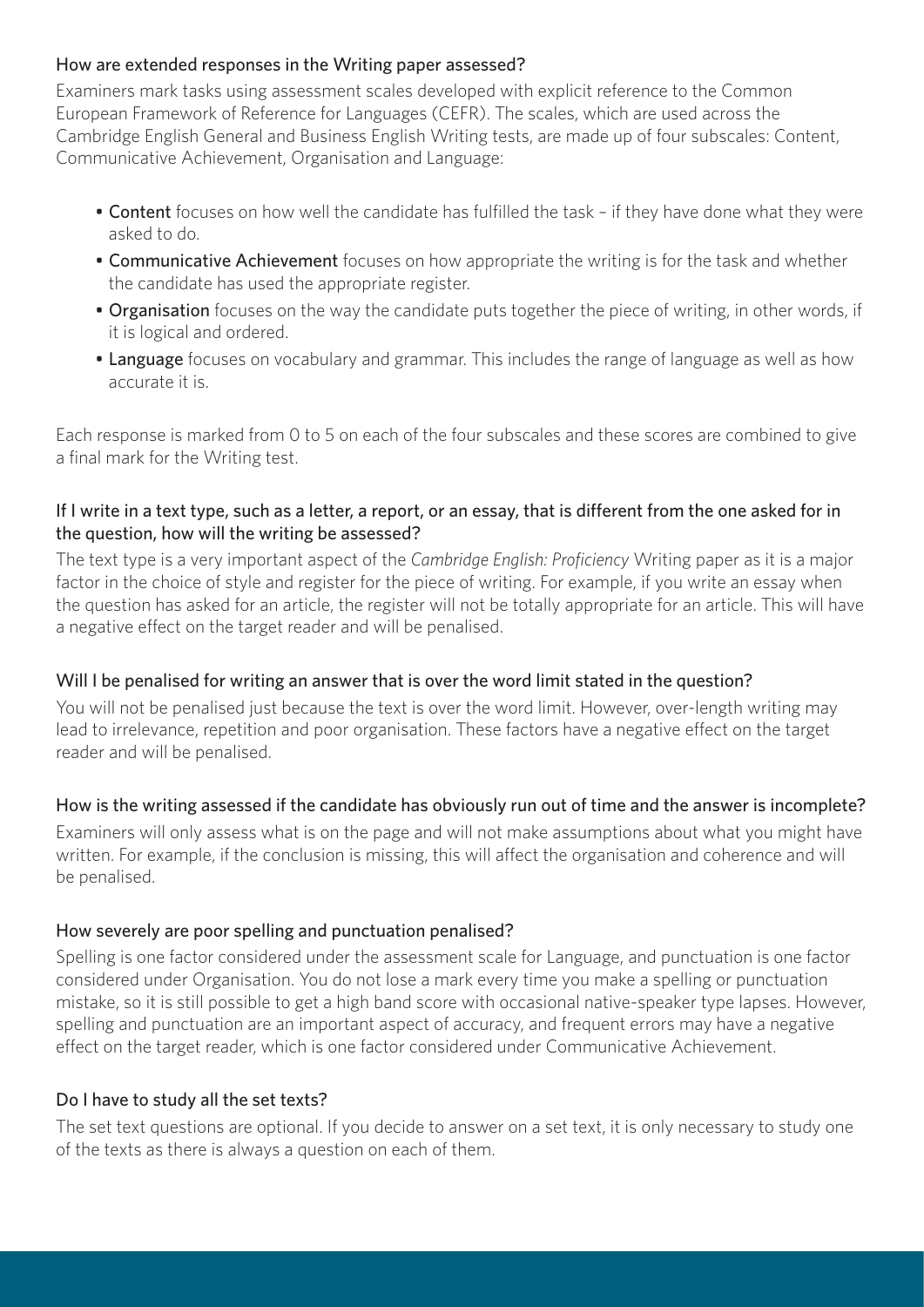#### Can any edition of the set texts be used for study?

Any full-length edition can be used for study. At *Cambridge English: Proficiency* level, you should not be reading simplified editions.

#### Will there always be a narrative question?

There will sometimes be the opportunity to write a narrative, but it will be embedded in a letter or article, as in the sample papers. Such a question will not necessarily be on every paper.

#### Are addresses to be omitted ONLY when stated in the task?

As a matter of policy, where the genre is given as a letter, 'You do not need to include postal addresses' is added to the instructions. In no case will the address, if you include it, be subject to assessment, either negative or positive.

#### Is a report format obligatory for such questions in the Writing paper?

Reports should be clearly organised and may contain headings. The report format is not obligatory, but will make a good impression on the target reader if used appropriately. The mark awarded for the report will, however, depend on how the writing meets the requirements.

# *Listening*

## *DO*

- $\checkmark$  Listen to and read the instructions. Make sure that you know what kind of text you will hear, what it is about and what you have to do in each part.
- $\checkmark$  Think about the topic, the development of ideas and the context as you read the questions. This will help you when you listen.
- $\checkmark$  Answer all the questions. Even if you are not sure, you have probably understood enough to make a good attempt.
- $\checkmark$  Be careful of 'word spotting' (when answers in options appear in the recording but in a different context).
- $\checkmark$  Pay attention to the role of stress and intonation in supporting meaning.
- $\checkmark$  Write the actual word you hear (Part 2).
- $\checkmark$  Check your spelling (Part 2).
- $\checkmark$  Look carefully at what is printed before and after the gap and think about the words which could fit, both logically and grammatically (Part 2).

## *DON'T*

- **x** Don't spend too much time on a difficult question. Move on to the next question and come back to the difficult one again later.
- $\boldsymbol{\times}$  Don't complicate an answer by changing or adding extra information (Part 2).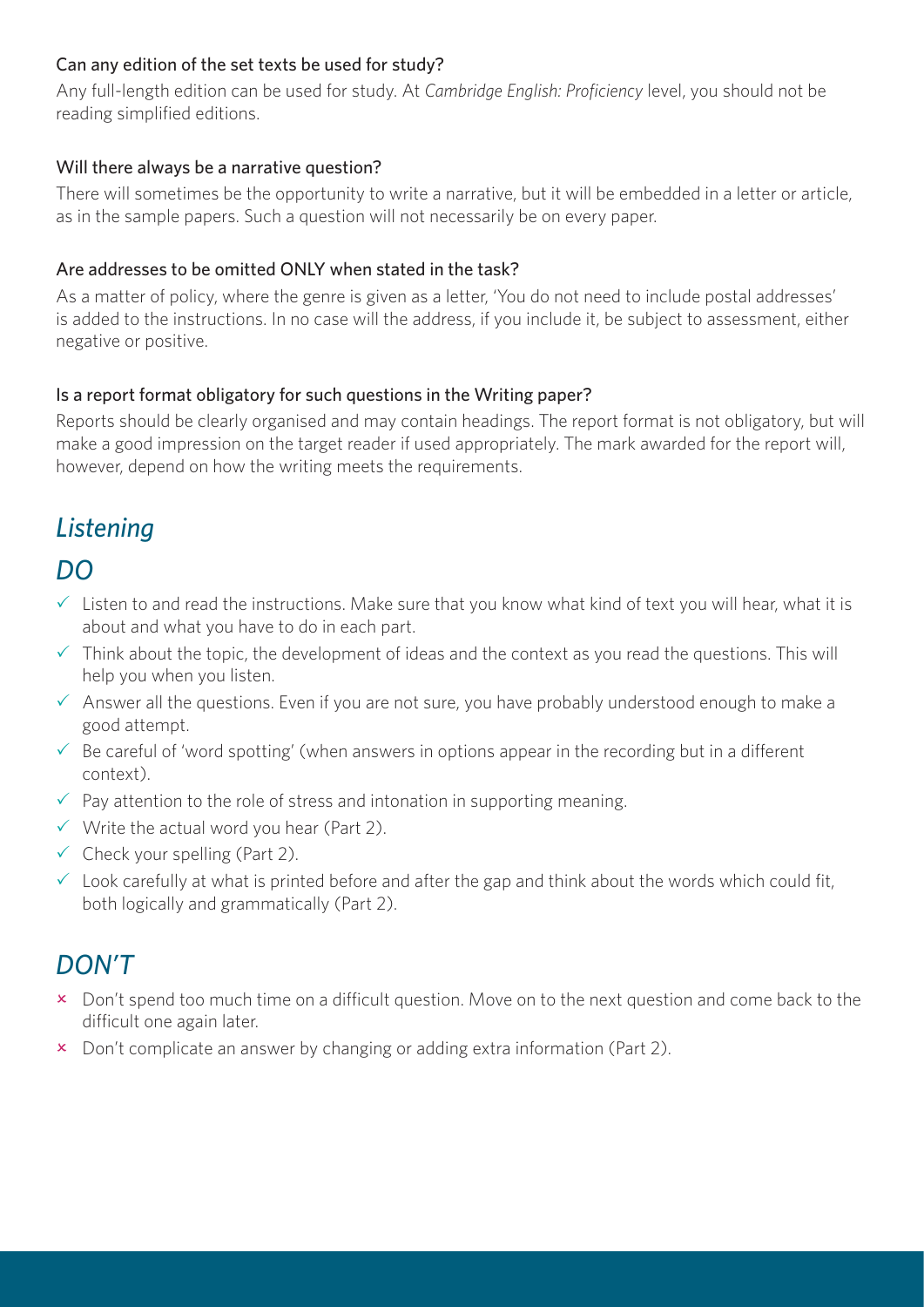#### What aspects of listening are tested in the Cambridge English: Proficiency Listening paper?

The range of texts and task types reflects the variety of listening situations which you need to be able to cope with at this level.

#### Variety of accents:

Recordings will contain a variety of accents corresponding to standard variants of native-speaker accent.

#### Text types:

Texts vary in terms of length and interaction. Text types used include: interviews, discussions, conversations, talks, speeches, lectures, documentaries, instructions.

#### Task types:

A variety of task types is used. These reflect the different reasons for, and focuses of, listening: understanding opinion, attitude, gist, detail, main idea, speaker's purpose; inferring meaning, agreement and opinion. Three- and four-option multiple-choice exercises, sentence completion and multiple matching are used.

#### Will I have enough time to complete the paper?

All Cambridge English Listening tests are trialled on students to see that they have enough time to answer and complete the answer sheet. The test is designed to be as user-friendly as possible but it is useful to remind yourself of the following points:

Before listening:

The instructions for each task are heard in the recording and are followed by a pause for you to study the task for that section. You can and should use this time to study the questions printed on the page for this task to help you predict both what you will hear and what kind of information you will be required to identify and understand in order to be able to answer.

#### While listening:

The questions in the Listening paper follow the order of the information in the recording, and you should not waste time on a question you are having difficulty with as you might miss the answer to the following question. Each recording is heard twice.

#### After listening:

Five minutes are provided at the end of the recording for you to transfer your answers onto the answer sheet.

#### How do I record my answers?

You must write all your answers on a separate answer sheet. You may write on the question paper as you listen, but you must transfer your answers to the answer sheet. Five minutes are allocated at the end of the test for you to do this.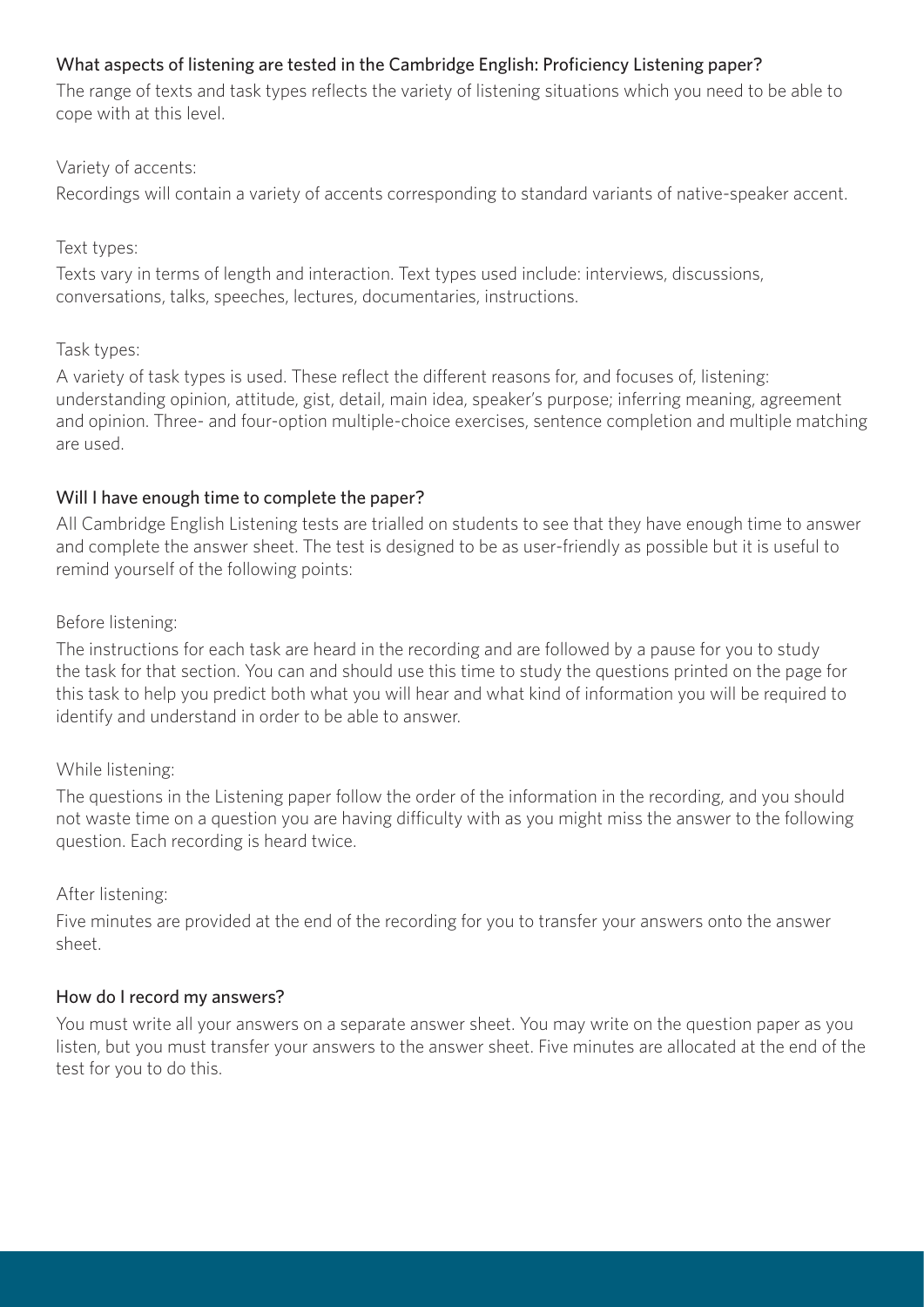#### Is spelling important?

Part 2 is the only part of the *Cambridge English: Proficiency* Listening paper where you have to write words for your answers (in the other parts, you indicate your choice of answer by writing a letter). Answers for Part 2 (which are generally short) must be spelled correctly and must fit into the grammatical structure of the sentence. Both British English and American English spellings are accepted. Spelling must be correct for a mark to be given.

#### Am I supposed to write the words I hear in the recording in answers to Part 2, or do I get more marks if I use my own words?

You should try to use the actual words you hear in the recording. You do not get more marks for using your own words.

#### Can I wear headphones for the Listening paper?

Ask your centre whether you can use headphones or not – it depends how they choose to run the exam.

# *Speaking*

## *DO*

- $\checkmark$  Make sure that you know what you have to do in each part of the test and the timing involved.
- $\checkmark$  Raise the level of the conversation and discussion above the everyday and purely descriptive.
- $\checkmark$  Listen to the instructions carefully and focus on the task set.
- $\checkmark$  Listen actively to your partner, develop their ideas and opinions and work with them.
- $\checkmark$  Show interest in and respect for your partner's ideas and views.
- $\checkmark$  Make use of the prompts in your long turn if you want to.
- $\checkmark$  Respond as fully as possible and extend your ideas and opinions, giving reasons where possible.
- $\checkmark$  Remember your partner's name and use it when referring to them.

## *DON'T*

- $\overline{\mathsf{x}}$  Don't let your partner always 'take the lead' you must also initiate.
- $\boldsymbol{\times}$  Don't waffle be direct, get to the point and say what you mean.
- x Don't speak during your partner's long turn.
- $\overline{\mathsf{x}}$  Don't waste your opportunities to show the examiners what you can do.
- $\times$  Don't ask the examiners how you have done.
- $\overline{\mathsf{x}}$  Don't monopolise the discussion. You must be sensitive to turn-taking (Part 2).

#### Why can't I do the test alone?

Research studies have shown that in order to test a wide range of language and interactive ability with different people (here the examiner and the candidate's partner), and where the test targets a particular level of ability (e.g. *Cambridge English: Proficiency* as opposed to *IELTS*), it is better to have pairs. Thus, the standard format is two candidates and two examiners. If there is an uneven number of candidates at the end of the session, the candidates will be asked to take the test in a group of three, never alone.